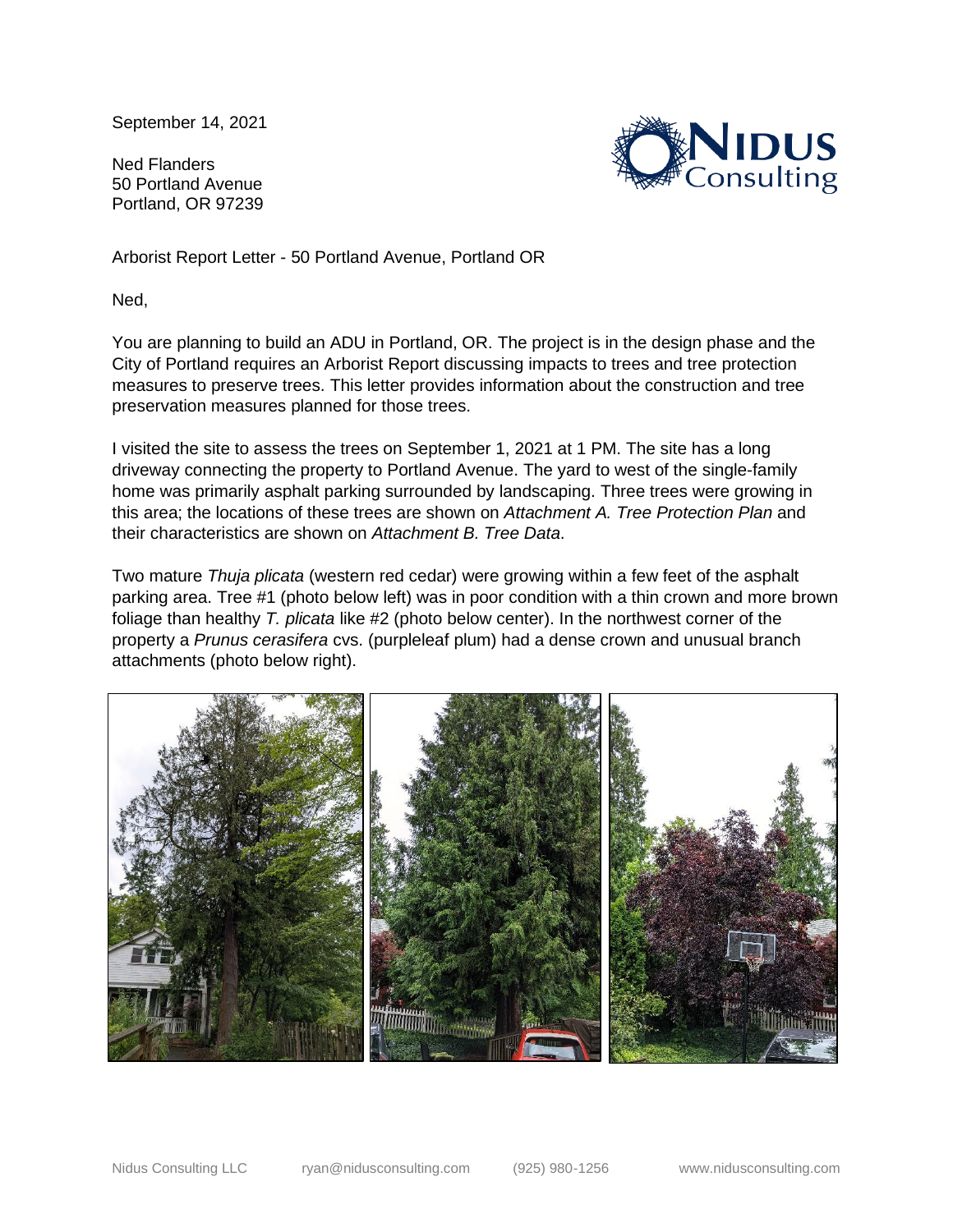The City of Portland protects trees 12" and greater on private property. These trees cannot be removed without City approval. To encourage property owners to preserve trees during construction projects, the City has fees associated with removing trees. The fee for removing trees greater than 20 inches in diameter or more than 2/3 of the trees on a property is \$450.00 per inch diameter.

I evaluated how trees will be impacted by construction using *Site Plan* created by Portland Architects dated June 21, 2021. The plan shows a new ADU that will be built in the northwestern corner of the property. Overall, the impacts to trees will likely be:

| Tree # | <b>Species</b>         | <b>Diameter</b> | <b>Disposition</b>      | <b>Comments</b>         |
|--------|------------------------|-----------------|-------------------------|-------------------------|
|        | Thuja plicata          | 33              | Remove                  | Within planned driveway |
| 2      | Thuja plicata          | 39              | Potentially<br>Preserve | Approx. 8 feet from ADU |
| 3      | Prunus cerasifera cvs. | 15              | Remove                  | Adjacent to planned ADU |

Tree #3 is not shown on the plans, but I estimate its location at approximately the northwestern corner of the ADU and will be removed to complete this construction. Along with building the ADU, the plans show extending and straightening the driveway which currently meanders around tree #1. This hardscape re-configuration will require the removal of tree #1.

The City of Portland prefers that projects follow the Prescriptive Pathways for tree preservation in which the Root Protection Zone is established for each tree as 1 foot radius for every 1 inch trunk diameter. Construction cannot encroach within more than 25% of the Root Protection Zone and cannot encroach closer to the trunk than ½ the Root Protection Zone radius. The ADU is planned approximately 8 feet from a 39 inch diameter tree. The Prescriptive Pathway cannot be used without a Root Protection Zone of at least 19 feet.

Tree #2 will be impacted above ground and below ground. The crown extends approximately 20 feet west towards the planned ADU location. With the planned roof approximately 20 feet above grade, I estimate that the planned construction will remove approximately 10-15% of the trees foliage. Below ground impacts are more difficult to predict. Building Section 2 shows a concrete slab poured approximately at existing ground level and no footing on the eastern side of the building closest to tree #2. I expect the excavation to construct the footing to cause moderate damage to tree #2. The tree's ability to survive this level of root loss will depend on how many roots are growing in this area. This tree is listed as Potentially Preserve, because we wont know whether this tree will survive that construction until excavation occurs. I recommend the Project Arborist monitors this construction and provides final disposition recommendations at that time.

The plans of re-orienting the hardscape allows for removal of some of the hardscape under the canopy of tree #2. It will be important to demolish this asphalt carefully to not damage existing tree roots. But, this removal of hardscape should improve the environment for roots to develop in the future.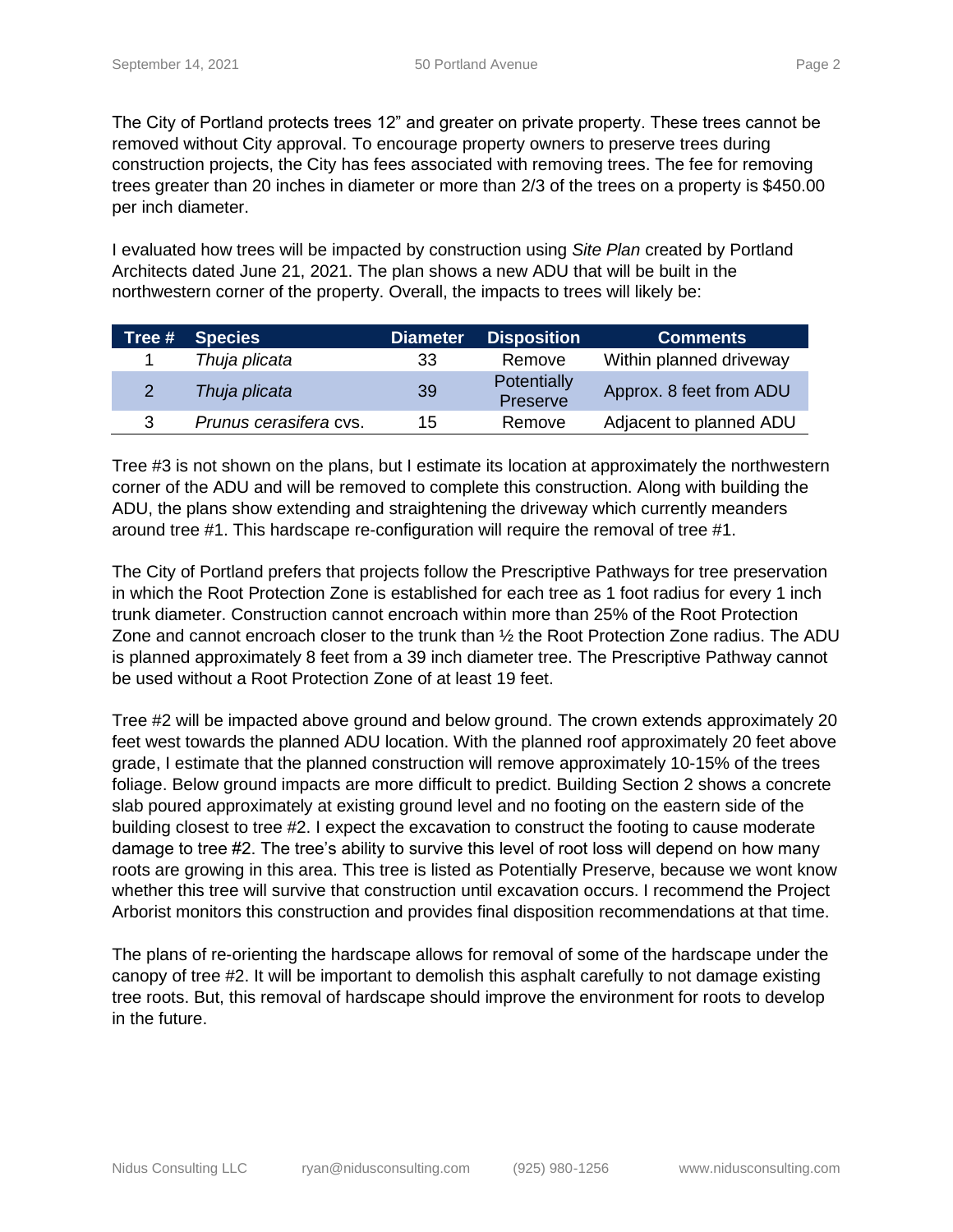# **Tree Protection Measures**

The goal of tree preservation on construction projects is to have healthy trees that are valuable assets to the site for years into the future. Trees that do not have sufficient Root Protection Zones or are not adequately protected during construction can become liabilities rather than assets. These Tree Protection Measures are designed to help increase the chances of having healthy trees many years after construction is complete.

## **Design Phase**

1. As plans change or when final plans are approved, forward to the Project Arborist for review.

### **Pre-Construction Phase**

- 2. Schedule a meeting with the Project Arborist and contractors working on site to discuss construction activities, Tree Protection Measures, and monitoring schedule.
- 3. Install tree protection fencing to protect the Root Protection Zone from the existing deck ramp to the perimeter fence as shown in the Tree Protection Plan (attached) prior to any construction activities. Fencing shall be 6 foot high metal chain link fence secured with 8 foot metal posts. Signs shall be prominently secured to each fence designating the Root Protection Zone, penalties for violations and contact information for the Project Arborist.
- 4. The following activities are prohibited within the Root Protection Zone:
	- a. Ground disturbance or construction activity including vehicle or equipment access)
	- b. Storage of equipment or materials including soil, temporary or permanent stockpiling
	- c. Proposed buildings, impervious surfaces, underground utilities
	- d. Excavation or fill, trenching or other work activities.
- 5. A Certified Arborist shall prune tree #2 for clearance prior to construction. Construction personnel should advise what clearance will be required.

# **Construction Phase**

- 6. Tree Protection Fencing shall remain in place and not be moved without prior approval from the Project Arborist and/or City. No construction activities are allowed within the Root Protection Zone.
- 7. Have the Project Arborist monitor the excavation to install the foundation for the ADU and demolition of the asphalt within 20 feet of tree #2. The Project Arborist shall evaluate visible root damage and evaluate the health and structural stability of the tree.
- 8. Cut all roots cleanly with a saw before being broken or ripped by equipment. If clean cuts cannot be achieved, additional hand digging to expose healthy root to cut at may be necessary.
- 9. Stop construction activities in the area and contact the Project Arborist anytime a root larger than 2" is encountered.
- 10. Contact the Project Arborist any time a tree is injured to evaluate the health and structural stability of the tree.
- 11. Do not store, dump or clean any materials or equipment within the Root Protection Zone. No waste water, concrete, paint, etc. shall be dumped in the Root Protection Zone.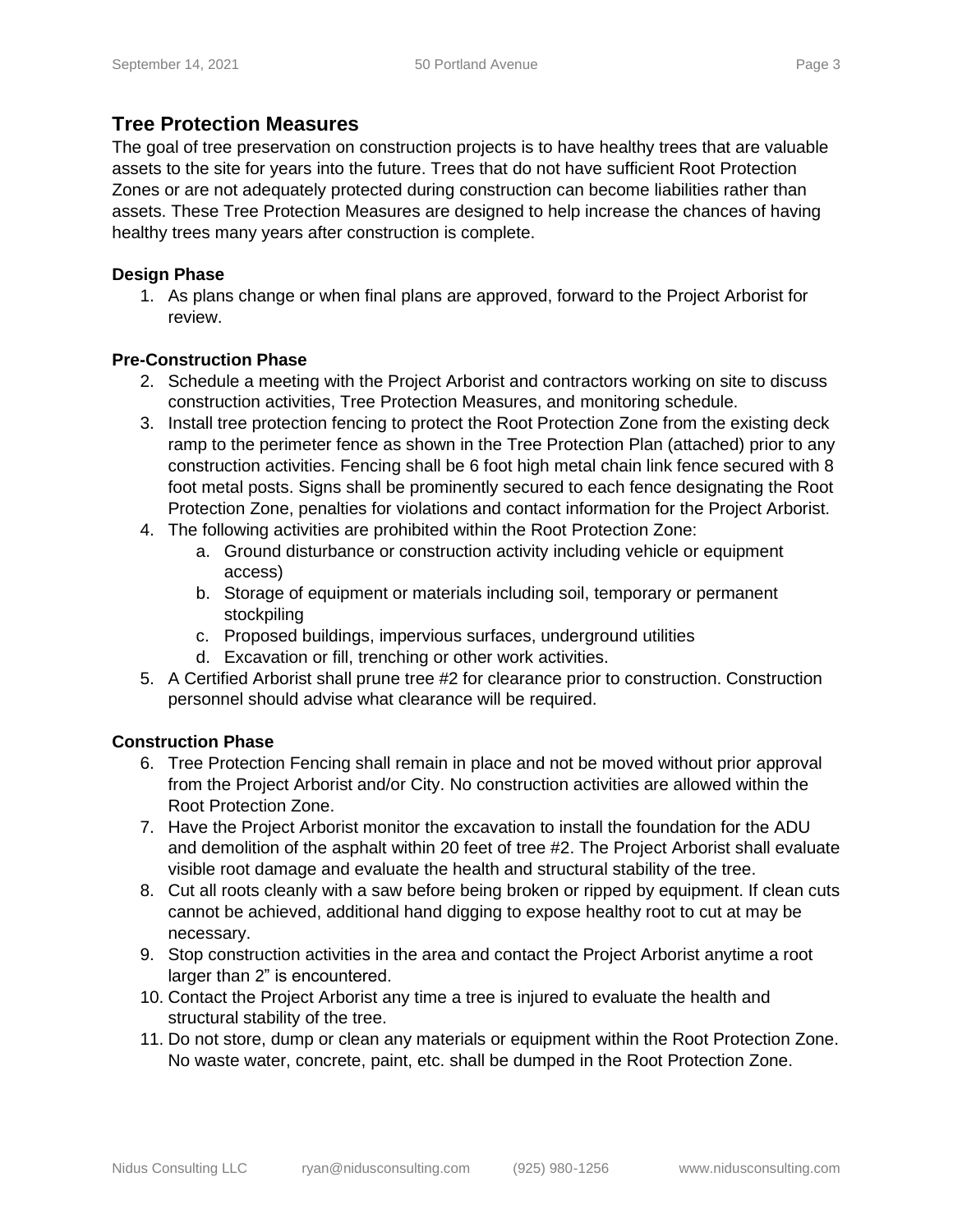#### **Post-Construction Phase**

12. Prior to removing tree protection fencing, the Project Arborist shall conduct a final inspection and report on the health and impacts to trees during construction.

#### **Long Term maintenance**

13. Construction can be impactful on trees in ways that may not be apparent for years. Often the site is a completely different environment, in which the tree may not thrive. The property owner should request periodic tree monitoring by a Certified Arborist for health and structural stability. Regular maintenance and inspections are good practices for all trees, especially those that experienced construction impacts.

If you have any questions about my observations and recommendations, please contact me.

Ryan Gilpin Principal Consultant and Certified Arborist #WE10268A Nidus Consulting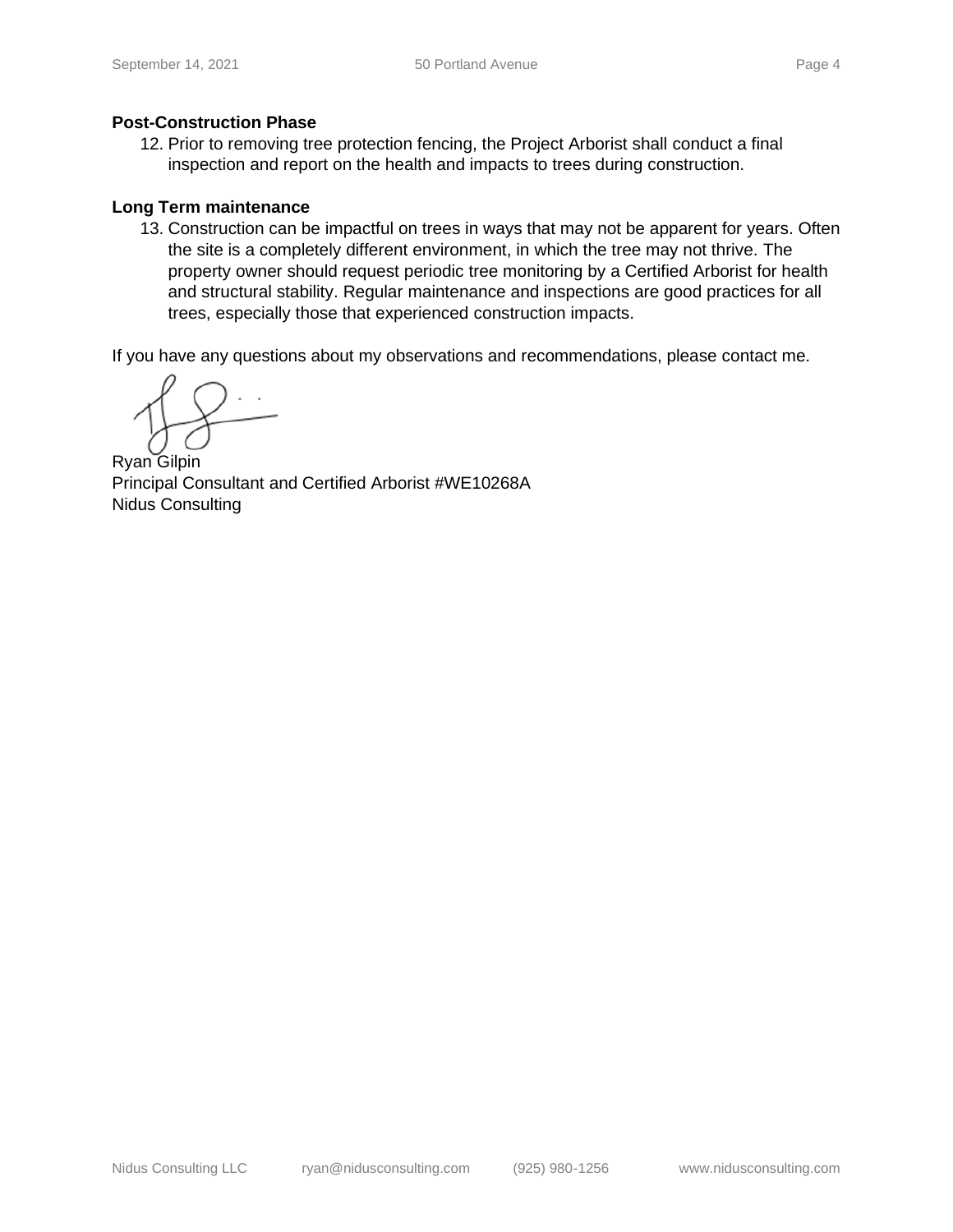# **Attachment A. Tree Protection Plan**

50 Portland Avenue Portland, OR



September 14, 2021

**NIDUS**<br>Consulting